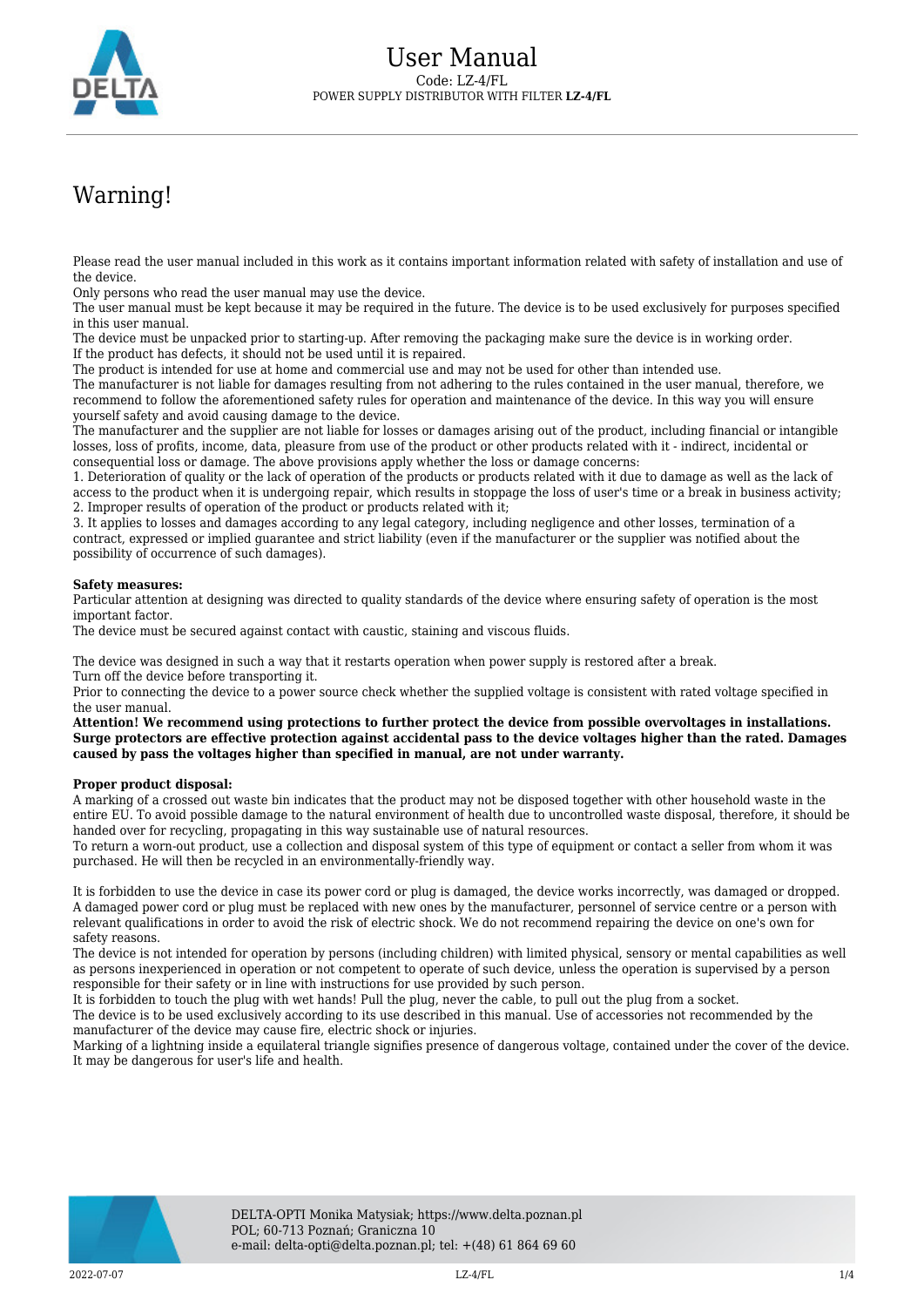

### User Manual Code: LZ-4/FL POWER SUPPLY DISTRIBUTOR WITH FILTER **LZ-4/FL**



The LZ-4/FL is a passive device and allows to distribute the power supply. Additionally is equipped with filter, which eliminates interferences from switching adaptors and overvoltage limiter.

The housing of the LZ-4/FL has been prepared for mounting with screws to a wall or with a tie to a mast (tie, screws not included).

For more devices than 4, the devices can be connected in parallel on the same terminal. Due to built-in filter, the maximal current using to power the devices must be below 6A.

| Number of power inputs:                | $\overline{2}$                                                                                      |
|----------------------------------------|-----------------------------------------------------------------------------------------------------|
| Number of power outputs:               | $\overline{4}$                                                                                      |
| Maximal power voltage:                 | 12 V DC<br>15 V DC                                                                                  |
| Maximal power supply current:          | 6 A terminals                                                                                       |
| Max. output current for single output: | 1.5A                                                                                                |
| Protection type:                       | 4 x 1.5 A Polymer fuse                                                                              |
| Treshold voltage (wire / ground):      | >47V                                                                                                |
| Maximum stroke current:                | $5$ kA (t= $8/20$ &micros)                                                                          |
| Overvoltage limiter reaction time:     | $15$ ns                                                                                             |
| Grounding:                             | indirect, via cable terminal                                                                        |
| Power connectors type:                 | Input: socket 2.1/5.5 mm / cable terminal<br>Output : Cable terminals                               |
| Operation temp:                        | $-50 °C  55 °C$                                                                                     |
| Permissible relative humidity:         | < 95 %                                                                                              |
| Filter built-in:                       | $\checkmark$ DC filter to eliminate interferences                                                   |
| Main features:                         | • Voltage distribution<br>• Short-circuit protection<br>• Overvoltage protection<br>• LED indicator |
| Housing type:                          | Plastic                                                                                             |
| Dimensions:                            | 116 x 90 x 36 mm                                                                                    |



DELTA-OPTI Monika Matysiak; https://www.delta.poznan.pl POL; 60-713 Poznań; Graniczna 10 e-mail: delta-opti@delta.poznan.pl; tel: +(48) 61 864 69 60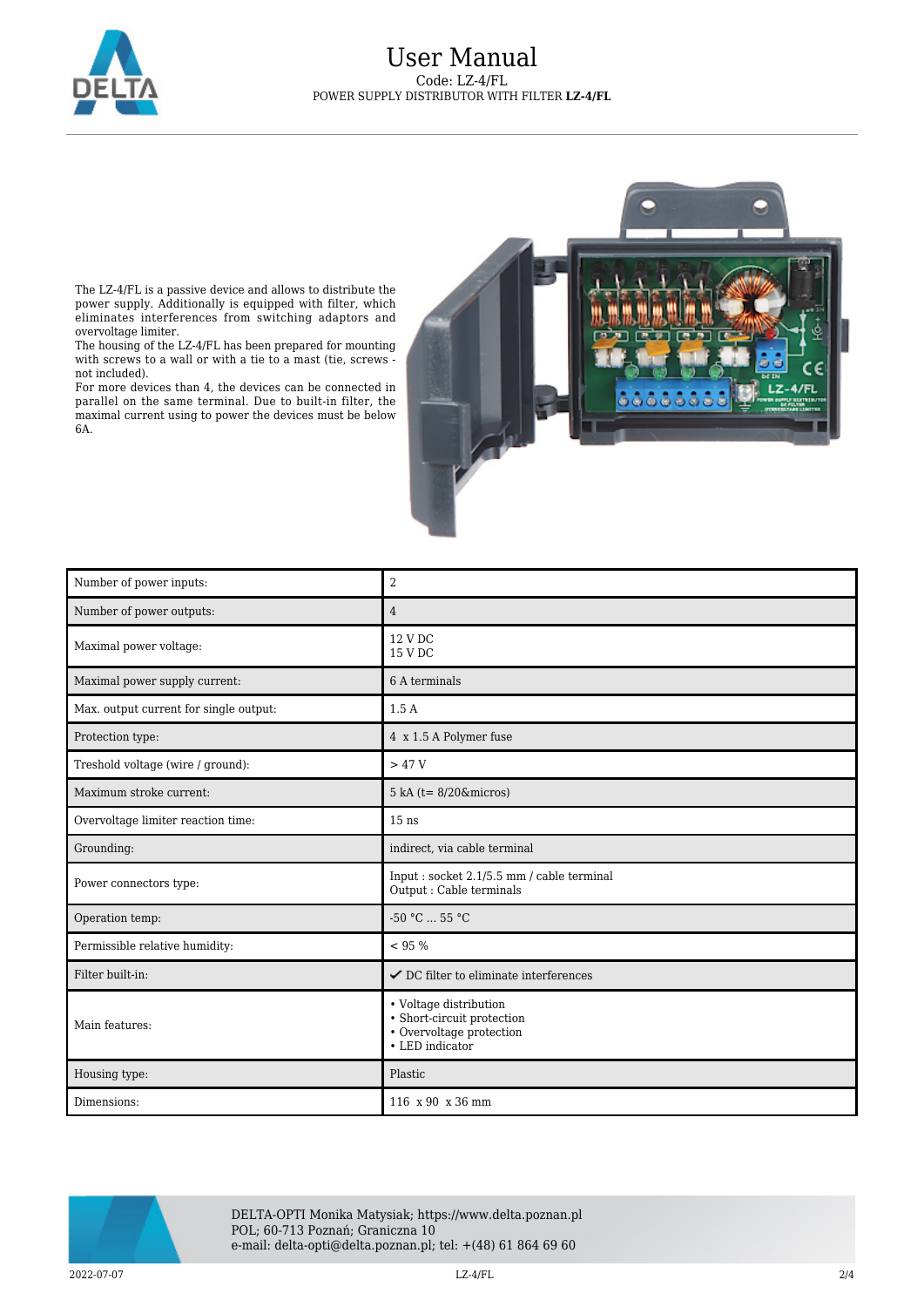

## User Manual Code: LZ-4/FL POWER SUPPLY DISTRIBUTOR WITH FILTER **LZ-4/FL**

| Weight:               | $0.125$ kg |
|-----------------------|------------|
| Manufacturer / Brand: | DELTA      |
| Guarantee:            | 3 years    |



Mounting side view:





DELTA-OPTI Monika Matysiak; https://www.delta.poznan.pl POL; 60-713 Poznań; Graniczna 10 e-mail: delta-opti@delta.poznan.pl; tel: +(48) 61 864 69 60